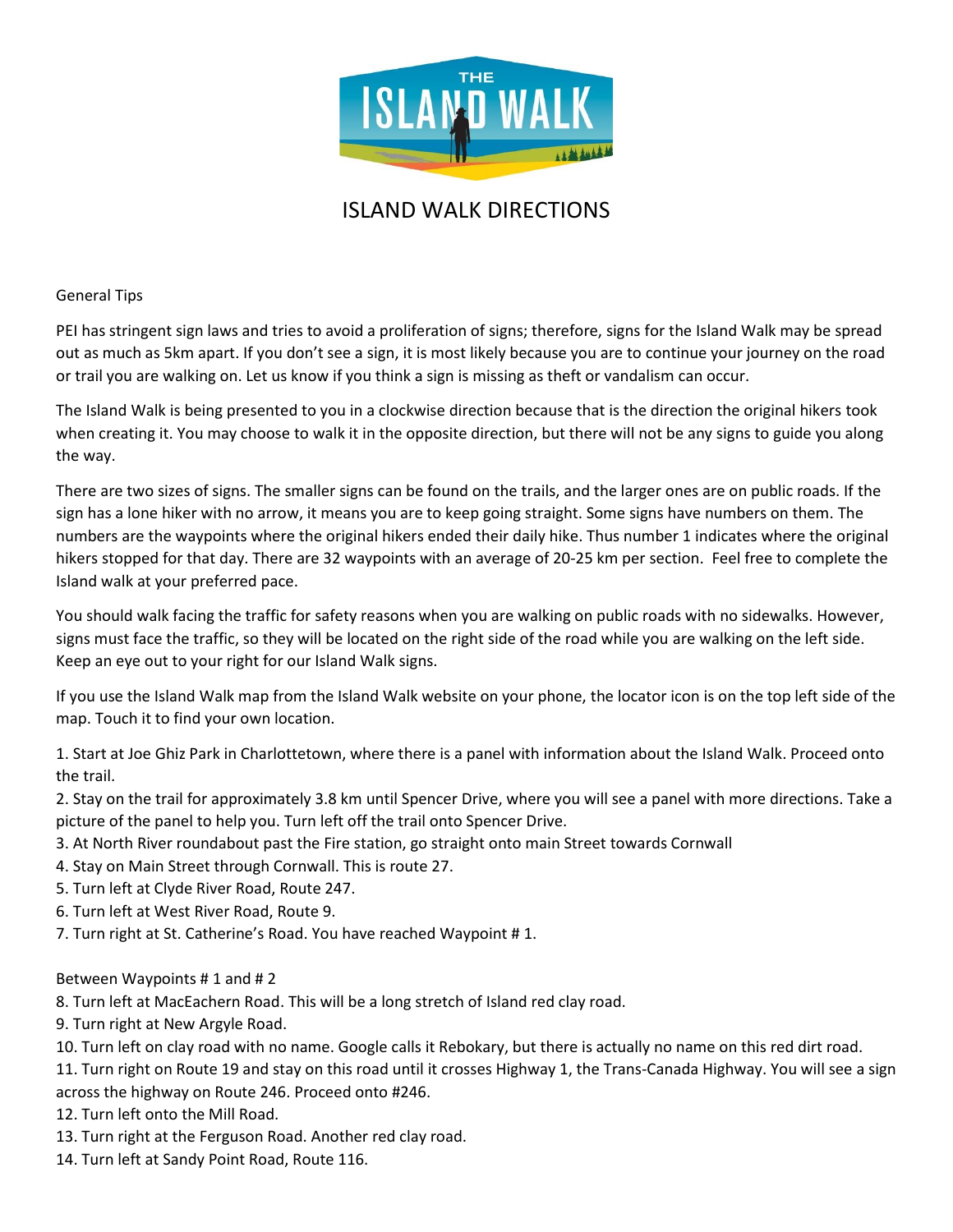15. Cross the Trans-Canada and turn right at Causeway Road, still Route 116.

16. Turn left at Water Street in Victoria. You have reached Waypoint # 2.

Between Waypoints # 2 and # 3

- 17. Turn right on Nelson Street.
- 18. Turn left at Victoria Road, Route 116.
- 19. At Y, Route 116 goes to the right.
- 20. Turn left at Route 10 in Tryon.
- 21. Stay on Route 10 as you cross the Trans-Canada Highway. You have reached Waypoint # 3.

Between Waypoints # 3 and # 4

- 22. Turn left at Bedeque Rink Road. Much of this road is red clay.
- 23. Turn right at Callbeck Street, Route 171.
- 24. Turn left at Linkletter Avenue and merge onto the Trans-Canada Highway.
- 25. Turn left onto Water Street when entering Summerside.
- 26. Turn right at Small Avenue.
- 27. Turn left onto the Confederation Trail.
- 28. Stay on the trail. Once you have reached Granville Street, you have reached Waypoint #4.

Between Waypoints # 4 and # 7

29. Stay on Confederation Trail until you reach Wellington. At Riverside Drive in Wellington, you have reached Waypoint # 5.

30. Stay on the Confederation Trail. At MacNeill's Mills Road, you have reached Waypoint # 6.

31. Stay on the Confederation Trail. At Main Street in O'Leary, you have reached Waypoint # 7.

Between Waypoints # 7 and # 8

32. Stay on the Confederation Trail until you reach Jerry Road, Route 148, where there is a panel with information about the Island Walk. Turn left onto the Jerry Road.

- 33. Jerry Road turns into Trainor Road. Stay on Trainor Road, Route 148.
- 34. Turn right onto Route 14.

35. Stay on Route 14. At the Harbour Road in Miminegash, you have reached Waypoint # 8. Stay on Route 14.

Between Waypoints # 8 and # 10

36. Turn left on Norway Road, Route 182. You have reached Waypoint # 9.

37. Stay on Norway Road, Route 182 until it splits and enters Waterview and the Black Marsh Trail, also called North Cape Trail.

38. At the end of the trail in North Cape, turn right onto Route 12.

39. Stay on Route 12. At Shea's Pond, you have reached Waypoint # 10. Stay on Route 12.

Between Waypoints # 10 and # 12

40. Stay on Route 12. At the corner of Church Street and Main Street in Alberton, you have reached Waypoint # 11. Stay on Route 12, Church Street.

- 41. Turn left on Cascumpec Road, Route 12.
- 42. Turn right on Highway 2.
- 43. Shortly after, turn left onto Percival Road.
- 44. Turn left onto the Confederation Trail.
- 45. Stay on Confederation Trail. You have reached Waypoint # 12 at HWY 2 between Rafferty Road and Bay Rd.

Between Waypoints # 12 and # 14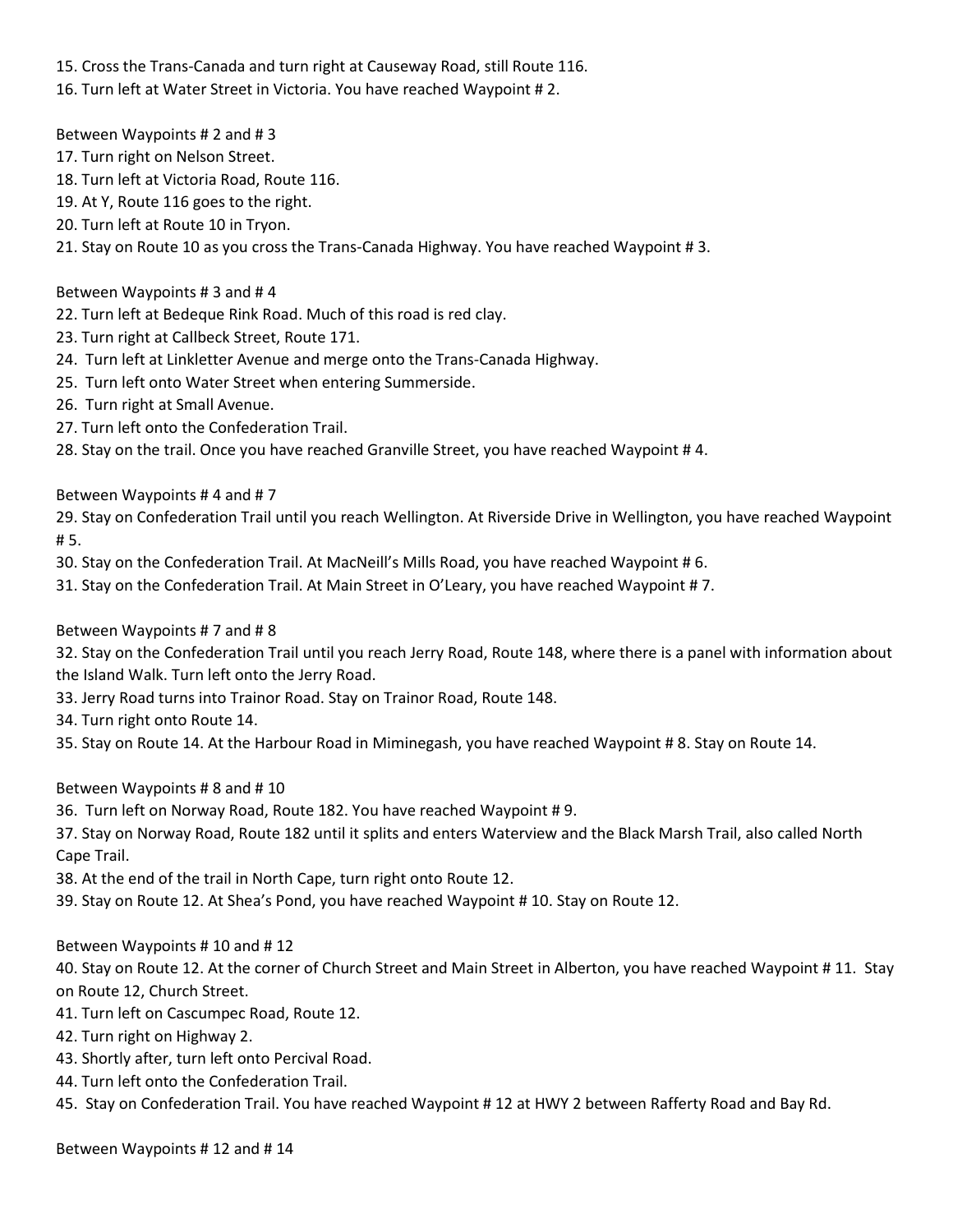46. Turn right on the Confederation Trail at the Y with Oatway Road.

47. Once you reach Northam Road, you will be at Waypoint # 13, and there is a panel with more directions. Turn right onto MacInnis Road.

- 48. Turn right on Aldous Road.
- 49. Turn left on MacDougall Road.
- 50. Turn right on Route 12.
- 51. Stay on Route 12 at Route 127.
- 52. Turn right at MacLean Road.
- 53. Turn left on DesRoches Road.
- 54. Turn right on Wilfred Street.

55. Turn right on Lady Slipper Drive. Waypoint # 14 is at the intersection of Highway 2. Stay on Lady Slipper Drive until you reach the Confederation Trail. Turn left.

Between Waypoints # 14 and # 16

56. Stay on Confederation Trail all the way through Summerside and up to Kensington.

57. Waypoint # 15 will be at the intersection of the trail and Woodleigh Drive/Irishtown Road. Turn left on that road, Route 101.

- 58. Turn right at Burlington Road, Route 234.
- 59. Turn right at Long River Road, Route 262 and go to the T in the road.
- 60. Turn left at the T with Riverfront Road which changes name to Marks Road further on.
- 61. Turn right on Route 20.
- 62. Turn left on Route 6 in New London.
- 63. Turn left on Route 6 at the Stanley Bridge roundabout.
- 64. Waypoint # 16 will be on Route 6, Cavendish Road in Bayview. Keep going straight.

## Between Waypoints # 16 and # 17

65. Turn left at Cawnpore Lane and enter the National Park. Cawnpore Lane is the second set of lights in Cavendish.

66. Turn right after the National Park kiosk.

67. Stay on Gulf Shore Parkway until North Rustico Beach. Go straight onto the gravel road, Beach Lane, and up the small hill.

68. At the dead end, pick up the short wooden trail to the slight right of the dead end. Cross the road and pick up the wooden trail that follows the water.

69. The wooden trail ends at the docks, but you can walk all along the docks, continuing behind Doiron's Fisheries and following the docks to Riverside Drive, or you can turn left off the boardwalk onto Harbourview Drive and turn left just past Doiron's Fisheries to follow the docks.

70. Turn right at Legion Street.

- 71. Turn left on Route 6, Rustico Road.
- 72. Stay to the left when Route 6, Rustico Road goes into a Y.

73. Turn left at Route 242, Grand Père Point Road to walk around the peninsula to come back to Route 6. You will see the sign to 242 after the store.

74. When Route 242 meets Route 6, you will have reached Waypoint # 17. Turn left onto Route 6.

## Between Waypoints # 17 and # 18

75. Turn left at Oyster Bed Bridge roundabout to stay on Route 6 now called Portage Road.

76. Turn left onto Route 15, Brackley Point Road.

77. Enter the PEI National Park and proceed to the right on Gulf Shore Parkway.

78. Coming out of the PEI National Park at the intersection of the Eastern Road, you reach Waypoint # 18. The road name goes back to Route 6. Stay straight.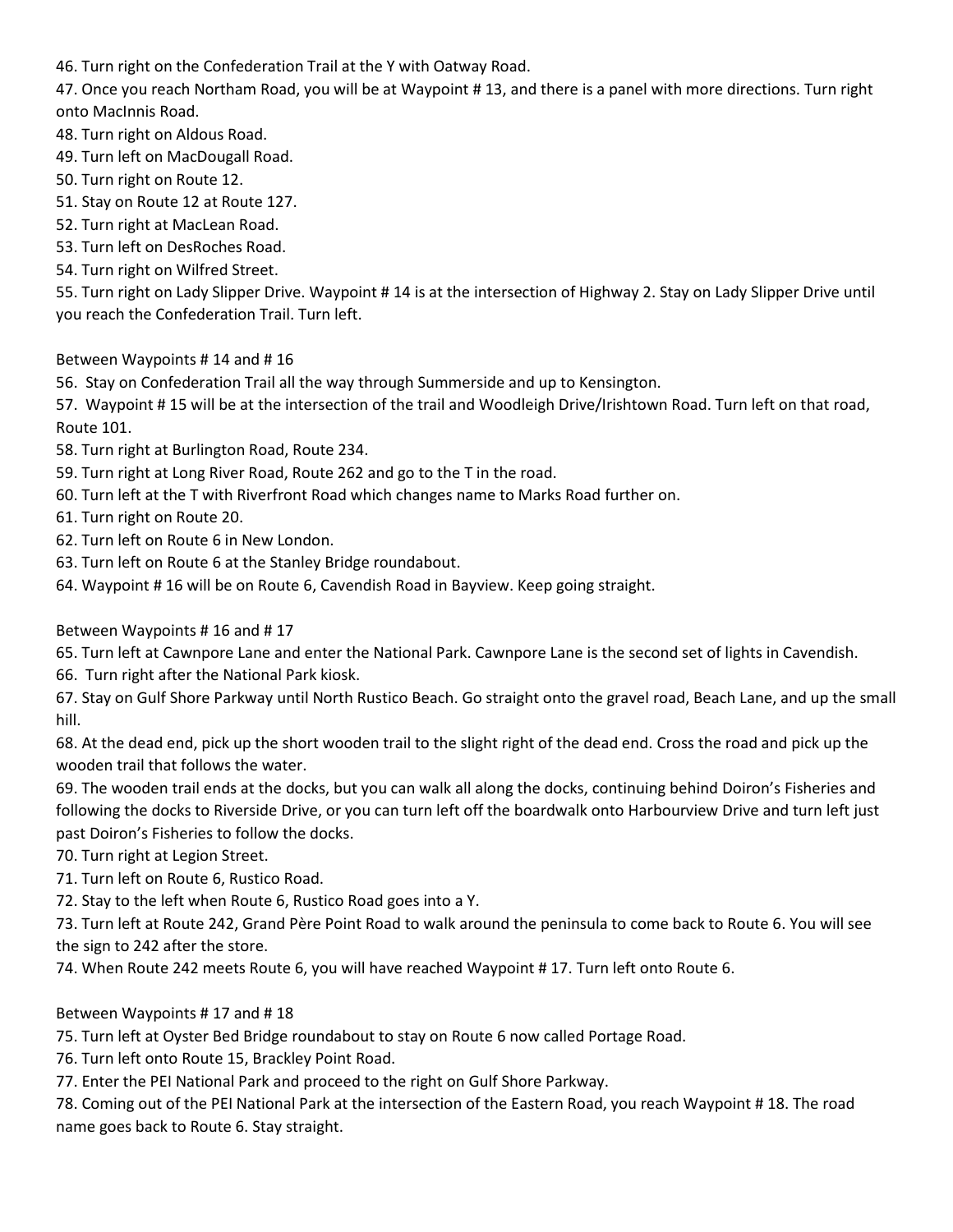#### Between Waypoints # 18 and # 22

79. Stay on Route 6 until you reach the Confederation Trail. The Island Walk sign has arrows going both ways. If you want to pursue the Island Walk, turn left. If you prefer to end your walk and return to Charlottetown, turn right.

#### **Directions that follow are for those continuing the Island Walk.**

80. Stay on the Confederation Trail. You will reach Waypoint # 19 in Mount Stewart.

- 81. Stay on Confederation Trail. You will reach Waypoint # 20 in St. Peter's at Cardigan Road, Route 313.
- 82. Stay on Confederation Trail. You will reach Waypoint # 21 at the New Zealand Road, Route 306.
- 83. Stay on Confederation Trail until you reach the Elmira Road. There you will find Waypoint # 22. Turn left.

#### Between Waypoints # 22 and # 24

- 84. Turn right onto Northside Road, Route 16.
- 85. Follow Route 16 to the East Point Lighthouse and retrace your steps back to Route 16.
- 86. Stay on Route 16 until Mosey Road, where you will have reached Waypoint # 23.
- 87. Turn right on Snake Road.
- 88. Turn right on Baltic Road, Route 302.
- 89. Turn left on Greenvale Road.
- 90. Turn left at New Harmony Road, Route 303.
- 91. Turn right at St. Catherine's Road, Route 335.
- 92. Turn left at Chapel Avenue, Route 305.
- 93. Turn right on Main Street. You have reached Waypoint # 24.

Between Waypoints # 24 and # 25

- 94. Main Street turns into Highway 2. Stay on 2.
- 95. Turn left on Route 310.
- 96. Turn left after the bridge to stay on Route 310.
- 97. At the Y with 314, turn left to stay on 310.
- 98. You will reach Waypoint # 25 at Grove Pine Road. Turn right.

Between Waypoints # 25 and # 26

99. Turn left at Little River Road, Route 314.

- 100. Turn left at 7 Mile Road, also called Dundas Road, Highway 4.
- 101. Turn left on Loyalist Road.
- 102. Turn right at St. George's Road.
- 103. Go straight, and the road turns into Water Street, Route 311.

104. Continue onto Water Street into Cardigan where you will find Waypoint # 26. Turn left and cross the bridge onto Wharf Road.

Between Waypoints # 26 and # 27

105. Turn left onto the Confederation Trail.

106. Stay to the right on the Confederation Trail at the Y at North Royalty Road.

107. Stay on Confederation Trail into Montague and up to the bridge. You have reached Waypoint # 27, and there is a panel with directions.

Between Waypoints # 27 and # 28

108. Turn left onto Main Street and cross the bridge. Stay on Main Street, Route 17.

- 109. Turn left at Y going to Lower Montague Road.
- 110. Turn right at Lower Montague Road when it takes a 90-degree turn.

111. Turn/Stay left at Route 17.